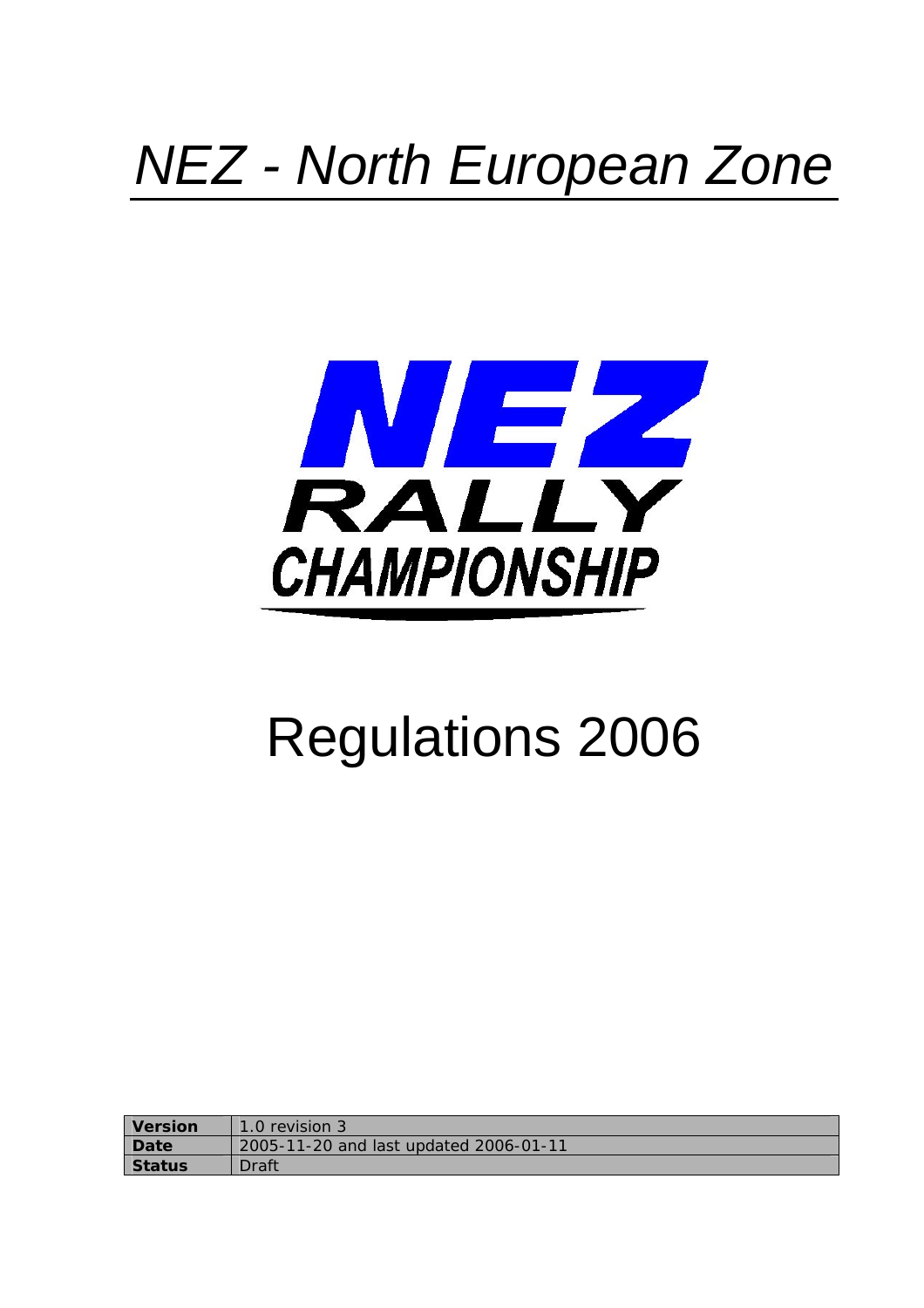## **1 Championship**

This is regulations for

#### **North European Zone Rally Championship**

Short: NEZ Rally Championship.

## **2 Regulations**

The championship events are organized according to the organizing countries national regulations and supplementary regulations for each event.

Supplementary regulations is to be decided by each Organizer.

## **3 Events**

The championship is run in 5 events.

| 1. Sweden    | Snow Rally    | 2006-02-17/18 | Östersund |
|--------------|---------------|---------------|-----------|
| 2. Finland   | Peurunkaralli | 2006-03-11    | Laukka    |
| 3. Latvia    | Cesis         | 2006-06-17/18 | Cesis     |
| 4. Estonia   | Louna Eesti   | 2006-07-28/29 | Viru      |
| 5. Lithuania | Auktaitija    | 2006-08-25/26 |           |

## **4 Eligible Competitors**

The championship is open for all with valid licence from the following countries in the North European Zone: Denmark, Finland, Iceland, Estonia, Latvia, Lithuania, Norway, Russia and Sweden.

## **5 Eligible Cars**

The championship is open for Nationally and International homologated cars.

## **6 Entries**

All entries to made according to each Organizer.

## **7 Results**

At every event the organizer publish a points list for both the organizer countries participant and the foreign participants.

Points will be gives as follows:

Separate results will be made up, dividing the finishers in the following groups:

- 1. Grp. A > 2000cc, Nat > 2000cc and WRC
- 2. Grp. N > 2000cc
- 3. Grp. A < 2000cc and Nat **<** 2000cc
- 4. Grp. N < 2000cc